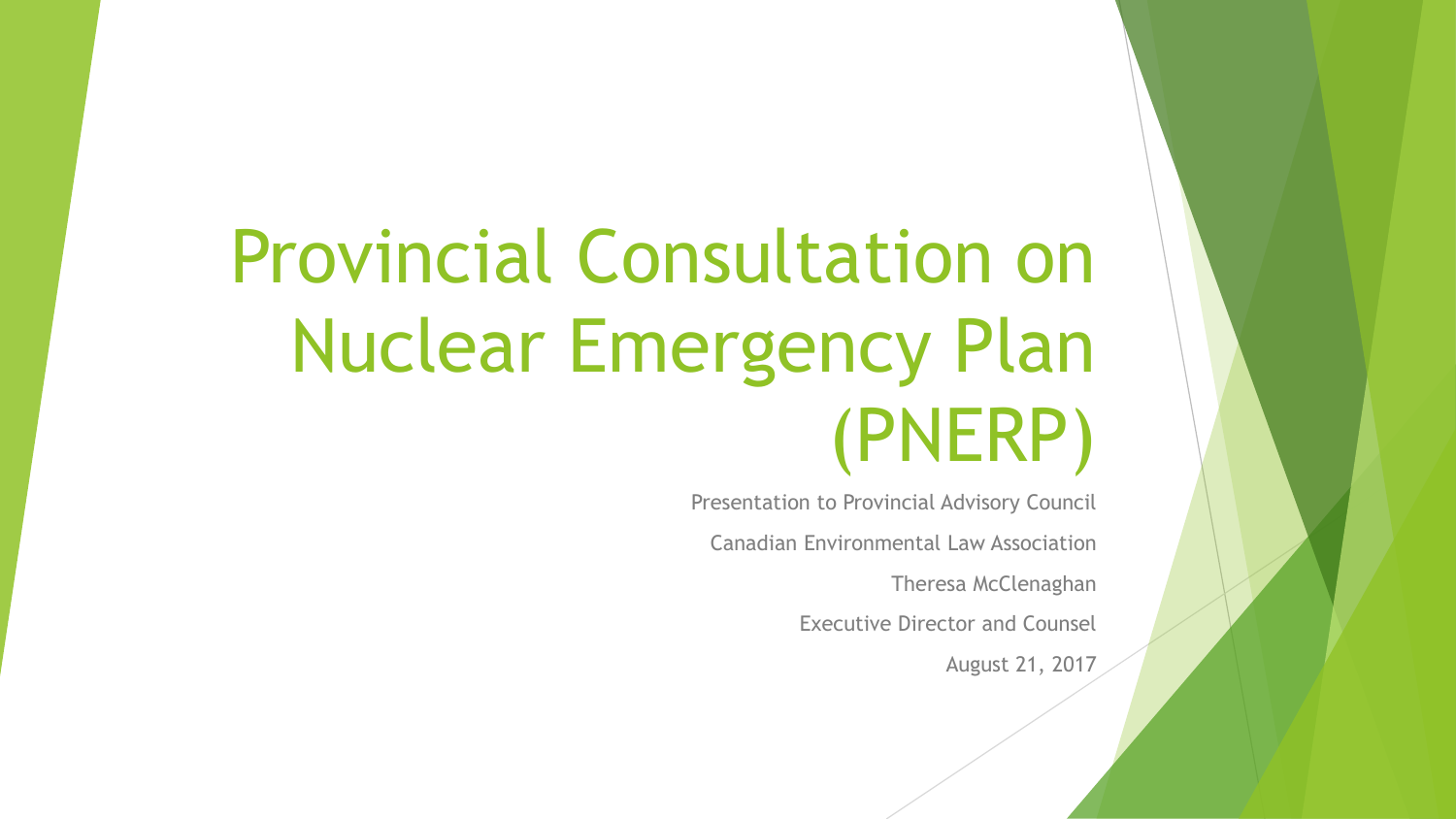#### Main messages

- The Ontario Provincial Nuclear Emergency Plan must protect the public from at least a Fukushima scale accident
- $\blacktriangleright$  Planning must be based on empirical evidence including other accidents that have occurred world wide, the source term, the geography of the plant location, population, and robust weather data
- The PNERP must be based on a precautionary approach
- Probability arguments are no longer credible arguments to reduce the level of preparedness in the PNERP
- So long as Ontario remains strongly reliant on nuclear power, nuclear emergency planning should be as protective as, or better, than anywhere else in the world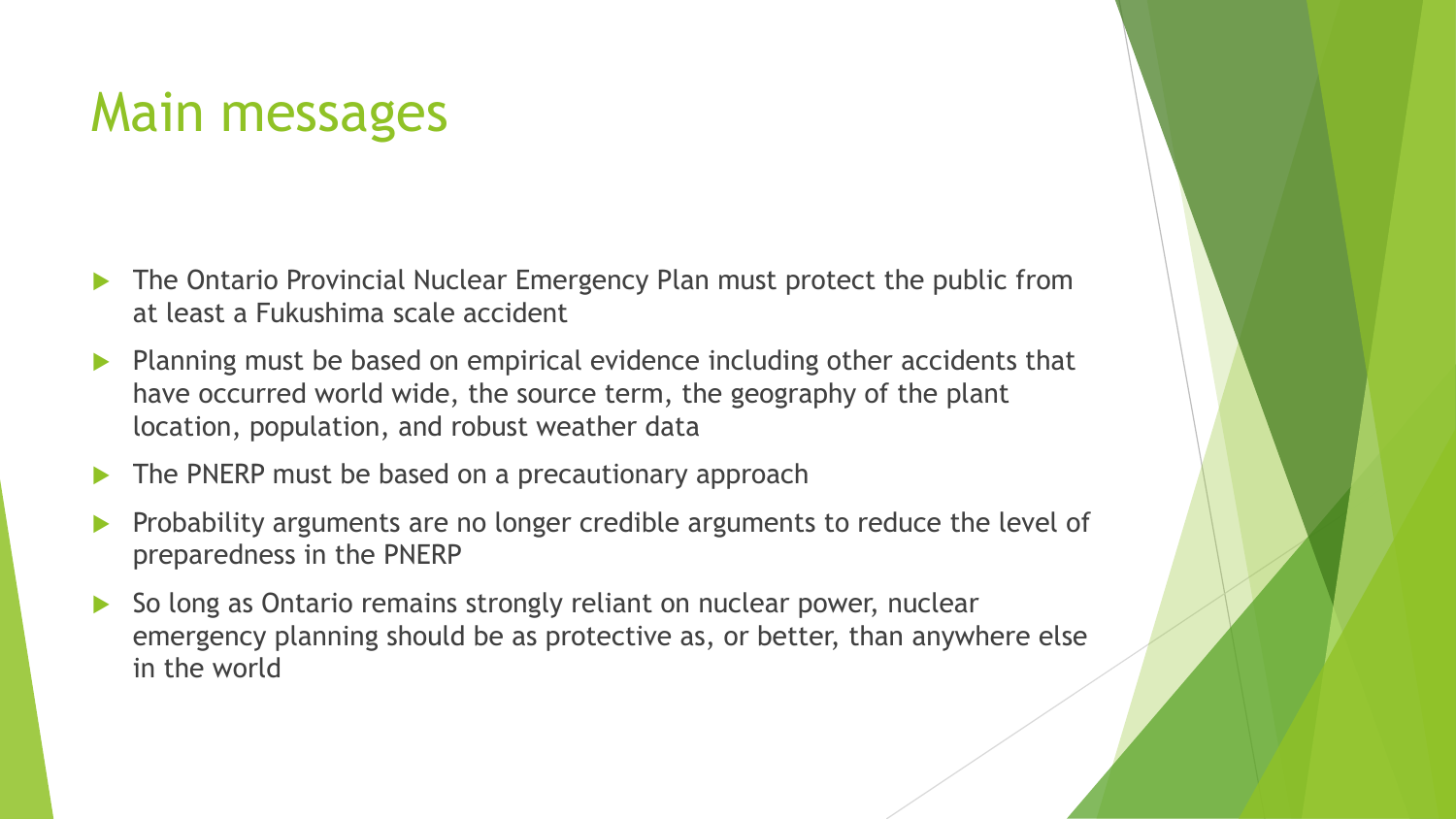#### What does the PNERP need to do

- Provide a high level of assurance that communities in the vicinity of nuclear power plants, research reactors and other radiological hazards will be well protected in case of the worst accidents
- Provide a high level of assurance that people can avoid exposures (eg with well resourced and detailed evacuation planning);
- Reduction of exposures is also important but avoidance should be the primary aim of the PNERP
- Establish the requirements for infrastructure, resourcing, and provisions for the response of the province and municipalities by and within all communities within 100 km of any nuclear power plant as the case requires e.g. as first responders, hosts, reception or evacuation centres, enablers of evacuation routes, or to support ingestion control and other measures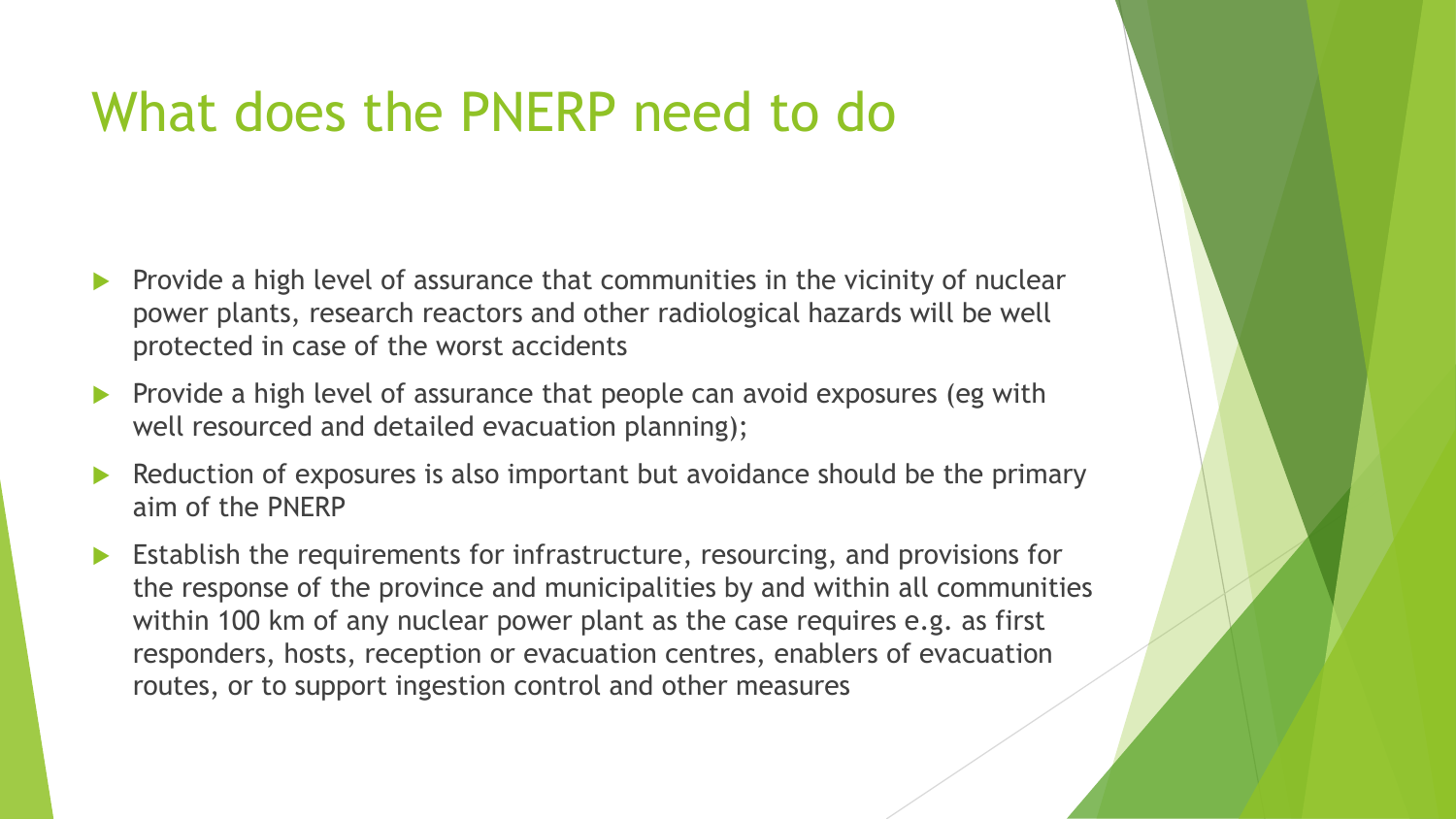#### Call for Public Safety

The Call for Public Safety sets out the public's expectations:

- **Endorsed by 44 organizations**
- $\blacktriangleright$  Response capability to at least a Fukushima level accident
- $\blacktriangleright$  Protect vulnerable communities
- $\blacktriangleright$  Protection of and contingency plans for drinking water
- **Ensure transparency and public participation**
- $\blacktriangleright$  Meet or exceed international best practices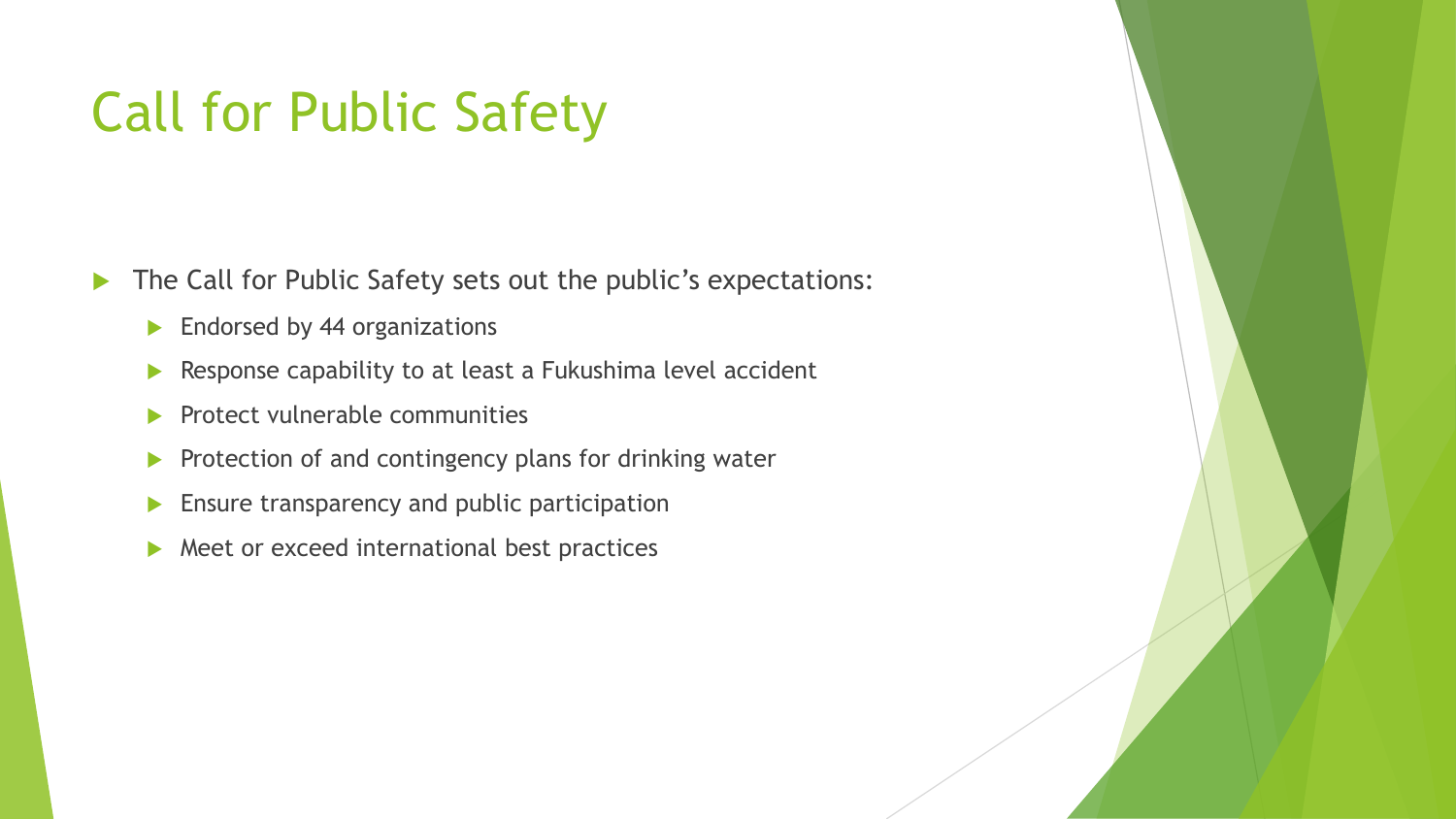# Modelling & evidence base

- $\blacktriangleright$  Plan for "prompt" releases with containment failure
- Use a planning basis of severe unmitigated offsite releases
- Use emissions at least on par with Fukushima
- Use four to five years of weather data
- Do not use "sheltering dose reduction factors"
- Do not credit operator action
- Model for events like severe seismic beyond design basis; failure to shut down with rapid core destruction & other high consequence scenarios for KI distribution & evacuation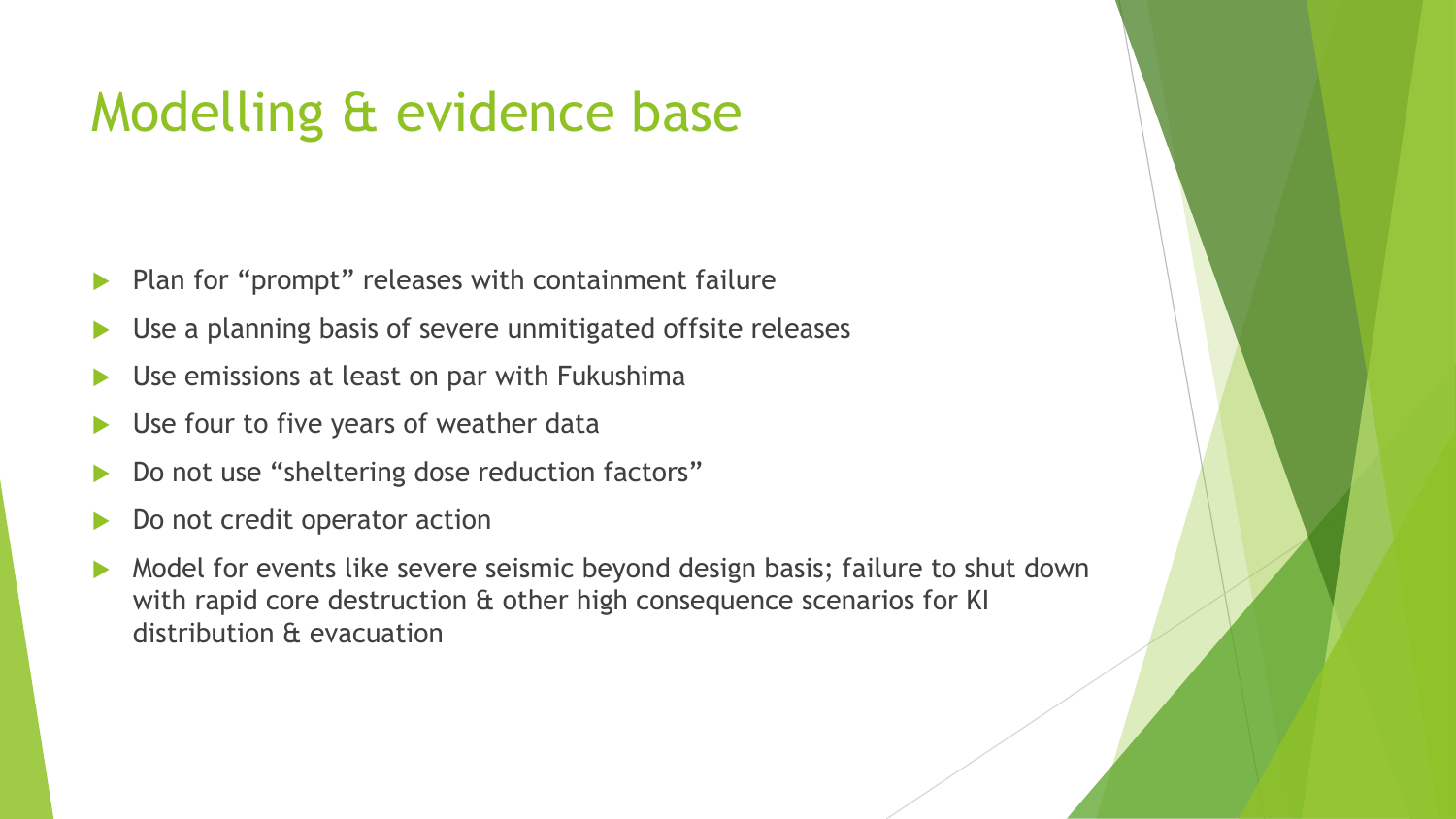# Modelling & evidence base

- Multi-unit modelling must be conducted as quickly as possible, with public consultation, transparency and input
- All radioactive hazards must be considered on the NPP sites
- Transportation hazards must be modelled
- Downstream and downwind impacts must be modelled
- Modelling should be conducted for the Ontario communities in the vicinity of US plants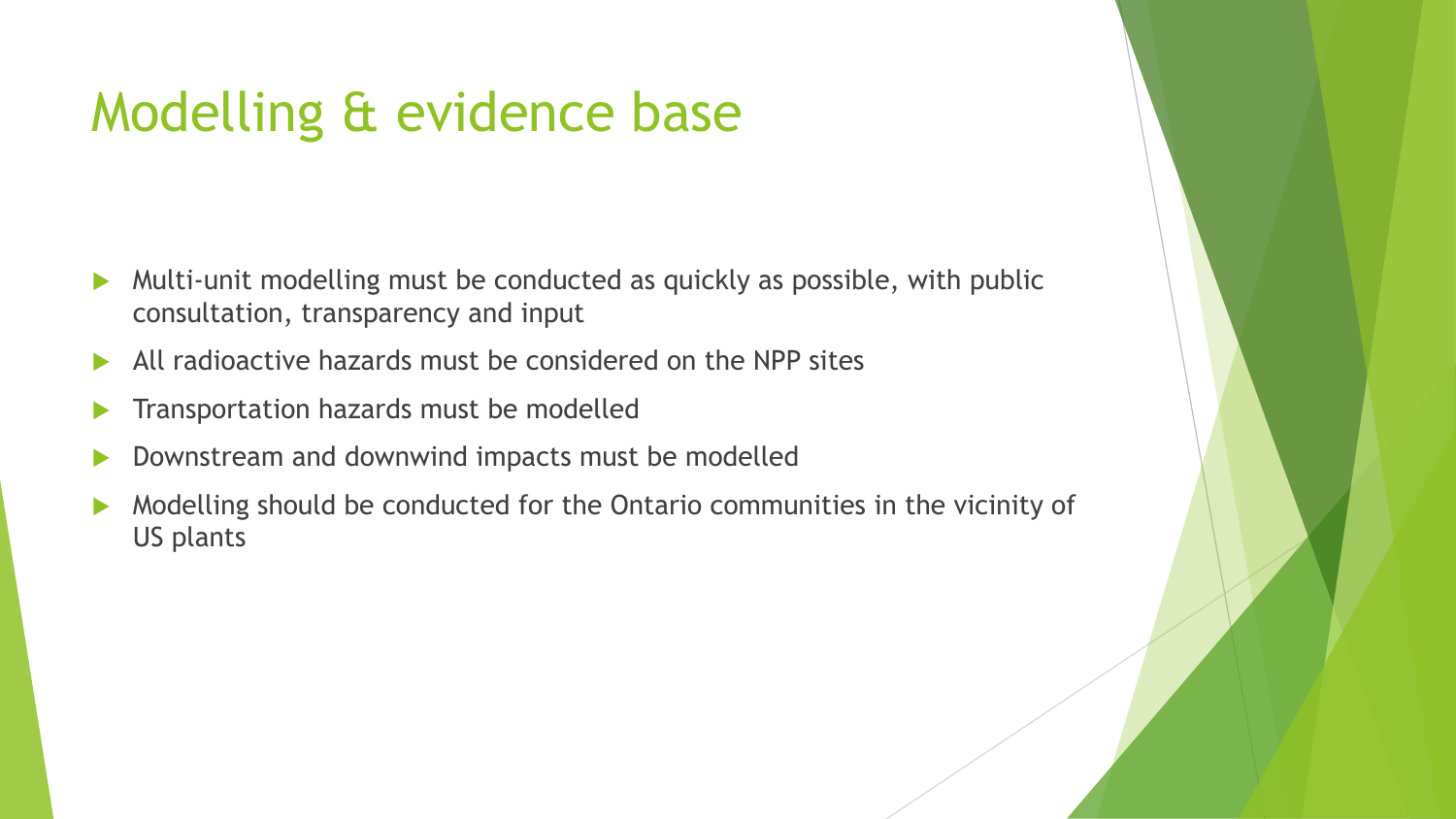# Planning zones

- Despite the concerns about adequacy of modelling, the information and studies cited indicate that the planning zones should be increased
- Iodine pre-distribution should occur throughout the secondary zone with rapid access available beyond that to 150 km (Argos study)
- Ingestion control should be in place for at least 100 km (Argos study)
- Planning should be based on most sensitive population (infants to age 5)
- The committee should recommend much more extensive modelling for each of the plants
- Input from the Ontario public must be given significant weight in deciding on planning zones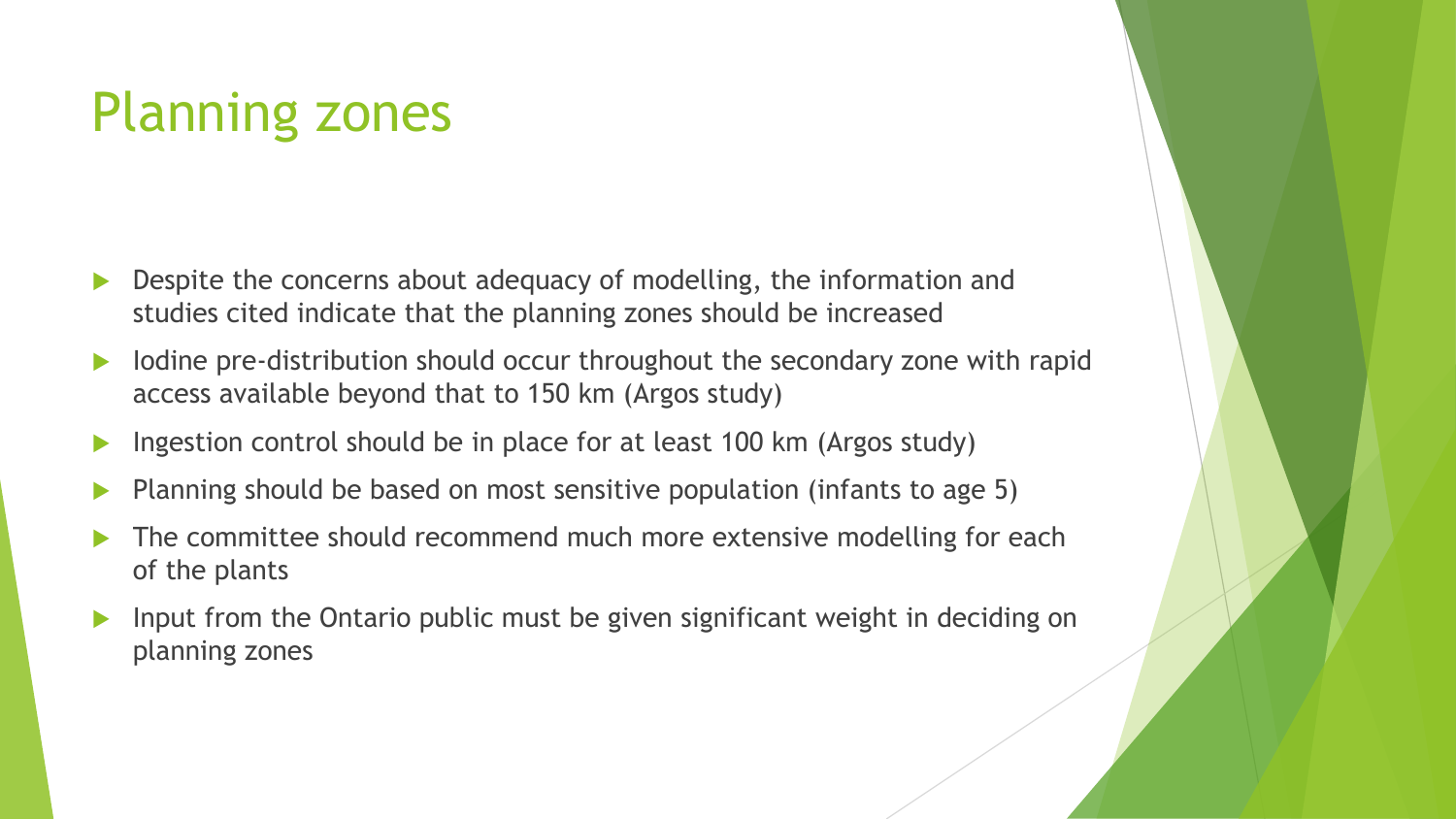# Planning zones

- CELA submits that the available evidence supports extending the secondary zone to 100 km and the primary zone to 20 km
- ▶ CELA submits that KI pre-distribution should extend to 50 km on the available evidence, and it should readily be available in all communities for another 100 km beyond that
- CELA submits that there would be little additional value to the proposed new "contingency zone" in that the primary zone measures and planning are required in 20 km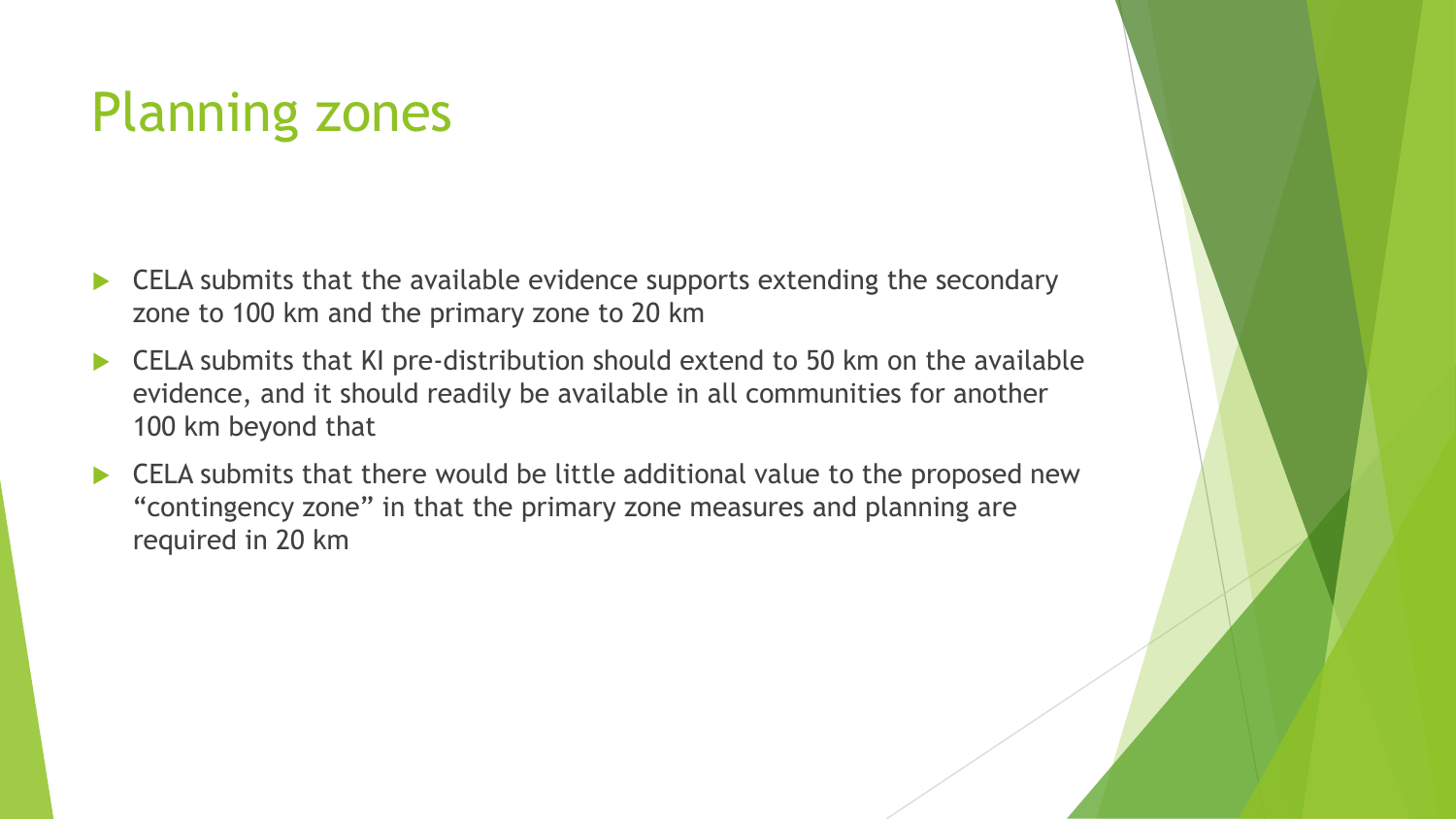#### Improvisation versus planning

- Improvisation cannot be the basis for nuclear emergency planning in Ontario even in the proposed "contingency" and secondary zones.
- Lessons from the Fukushima Daiichi accident show the necessity of considering in detail, in advance, all aspects of the emergency response to a severe offsite nuclear accident and ensuring that the necessary measures could be effectively implemented
- The unique requirements of radioactive hazard must be detailed in the emergency plan and response measures for each zone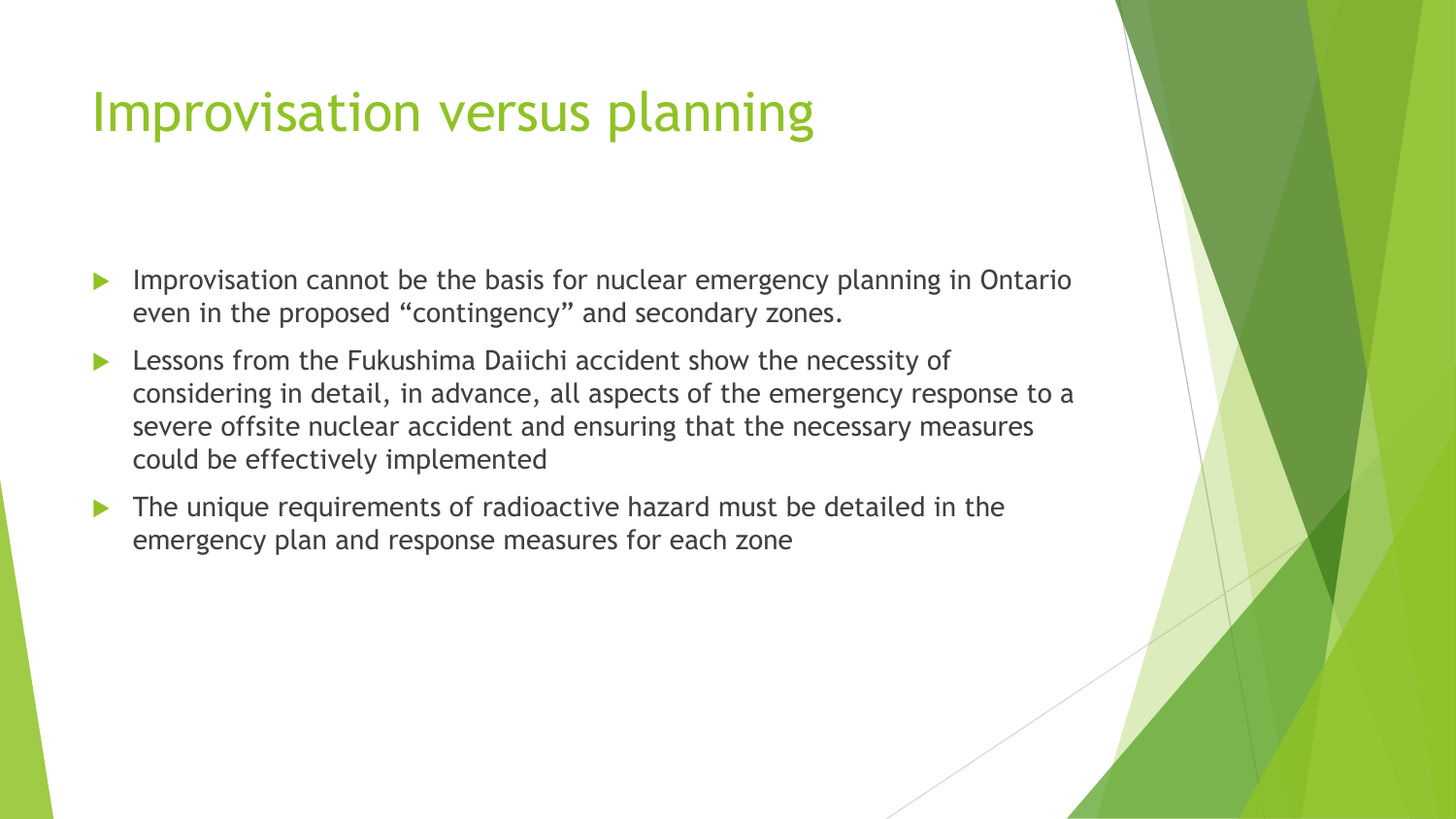# Role of public

- The advisory committee should strongly recommend that public engagement is required for all non-planning basis decisions in the PNERP
- The advisory committee should strongly recommend that trust and credibility in the PNERP is an essential ingredient to an effective response in the case of a severe offsite accident
- Input from the Ontario public must be given significant weight in deciding on the size of accident / planning basis and resultant planning zones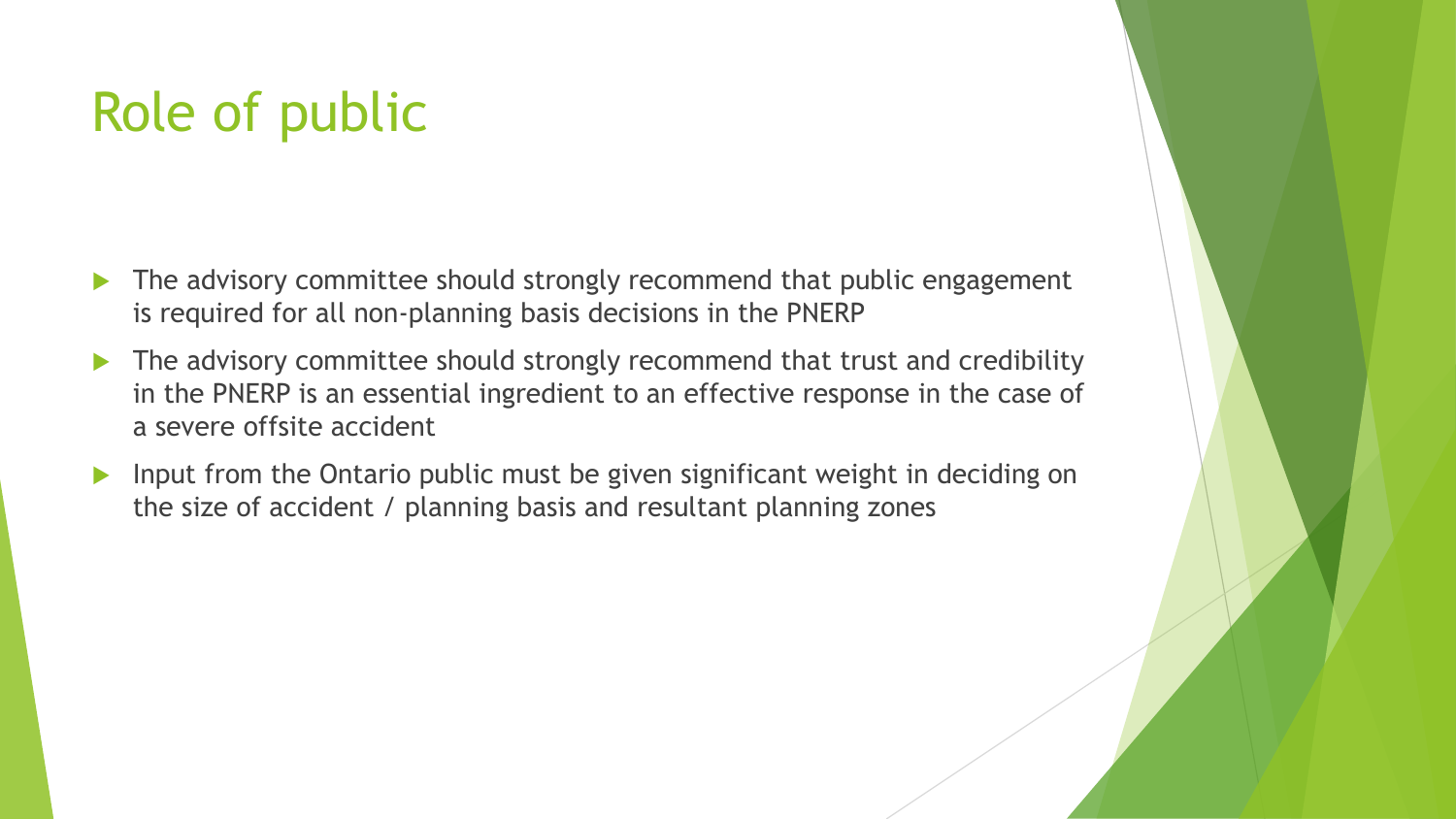#### Proposed changes to master plan

- Chapter 1 revisions:
- 1.8.1 (ii)add a bullet
- municipalities with other responsibilities such as KI distribution and ingestion control
- Annex A should be modified to include municipalities within 100 km of all nuclear installations, with designated requirements specified for their emergency plan
- 1.10.1 (f) says:
- An appropriate balance should be struck between risk and cost when assessing the level of emergency preparedness required.
- It should be revised to say: 1.10.1 (f) The necessary level of preparedness that would aim to avoid exposures to radioactive emissions from severe offsite accidents should be specified in the PNERP.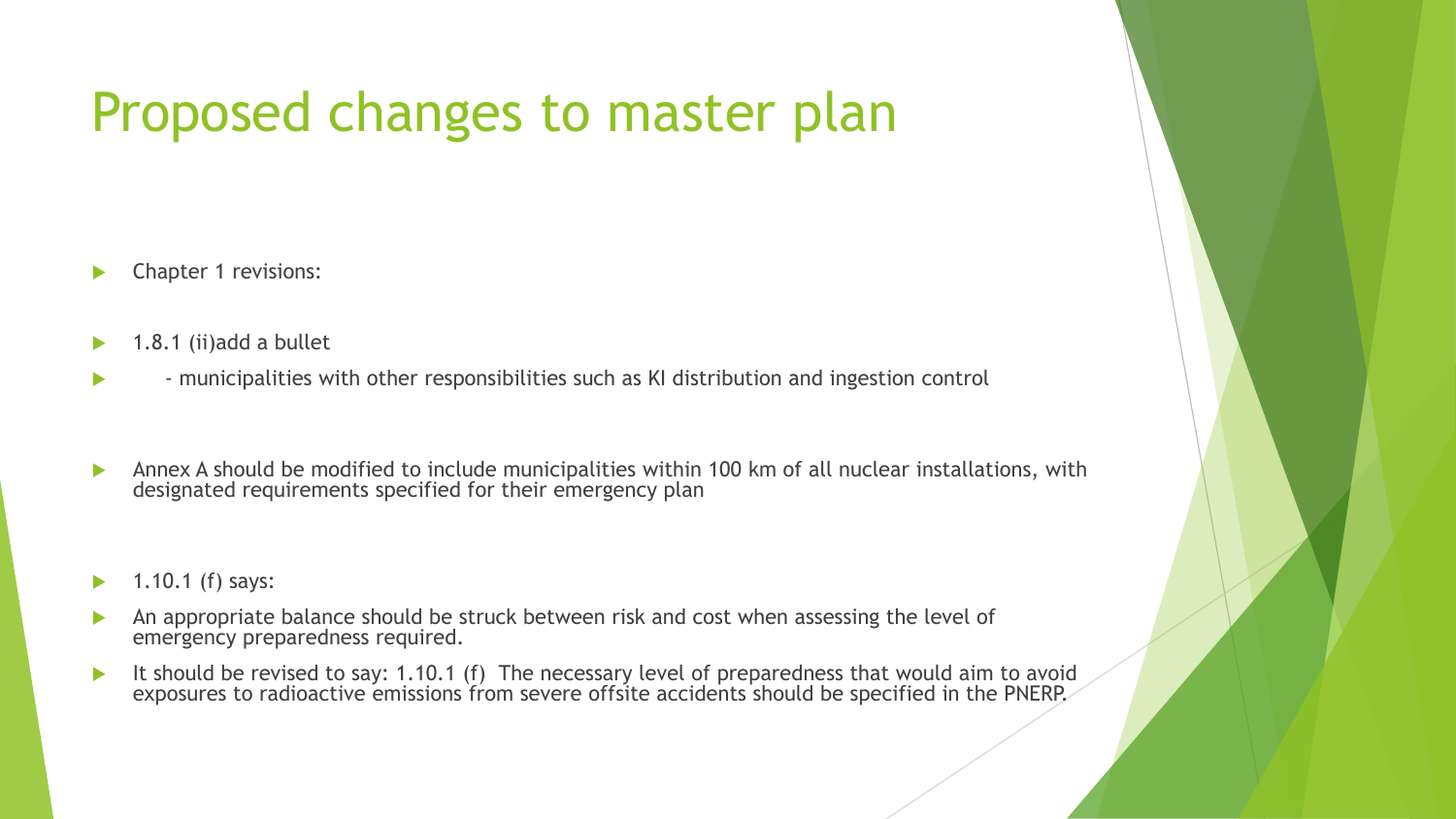# Further changes

- 1.10.1 (g) says:
- Exposure to radiation should be kept as low as reasonably achievable (ALARA) within the context of the risks and costs of such avoidance.
- This clause should be deleted; it is not appropriate for emergency response and nuclear accident planning; this is a routine nuclear operations principle.

#### 1.10.1 (j) says:

 $\blacktriangleright$ 

- As far as is practicable, operational measures (especially alerting and notification systems) and protective measures should be devised and implemented to avoid significant radiation exposure.
- The words "as far as is practicable" should be eliminated.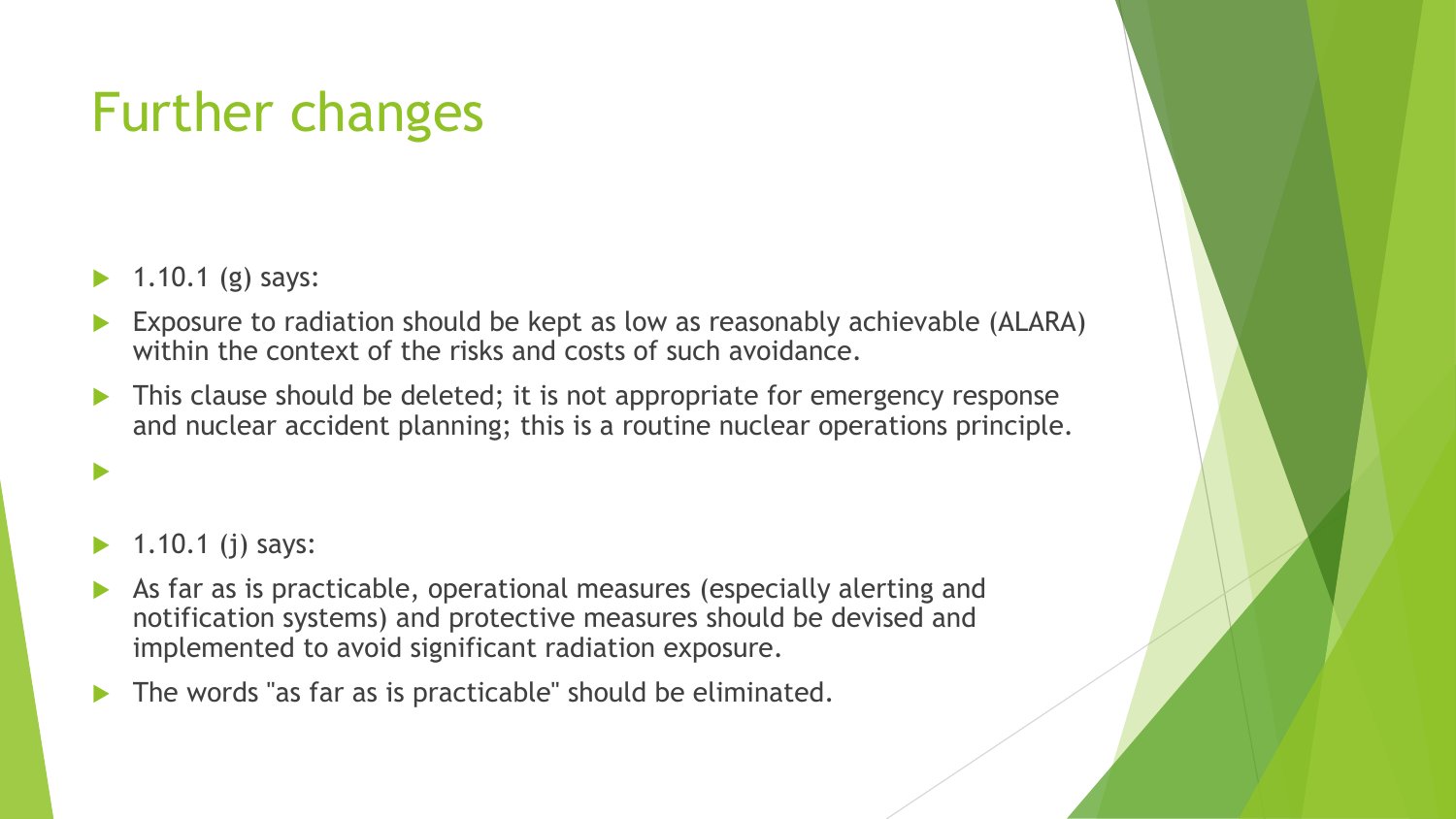# Further changes

- ▶ 1.11.12 says 1.11.2 The PNERP shall be reviewed at least every four years. Applicable amendments shall be brought forward for LGIC approval, as required.
- The words "with public input and disclosure of updated modelling" should be inserted after the word "reviewed".
- End of chapter 1 edits.
- Chapter 2 edits:
- 2.3.3 (a) support Greenpeace's recommended revision to 2.3.3:
- "Although formal risk analysis of nuclear reactor accidents indicates that there is generally an inverse relationship between probability of occurrence of an accident and the severity of its consequences, such is highly uncertain and not confirmed empirically. A precautionary approach, which considers real-world experience, public expectations and international best-practices, should be used when selecting a planning basis."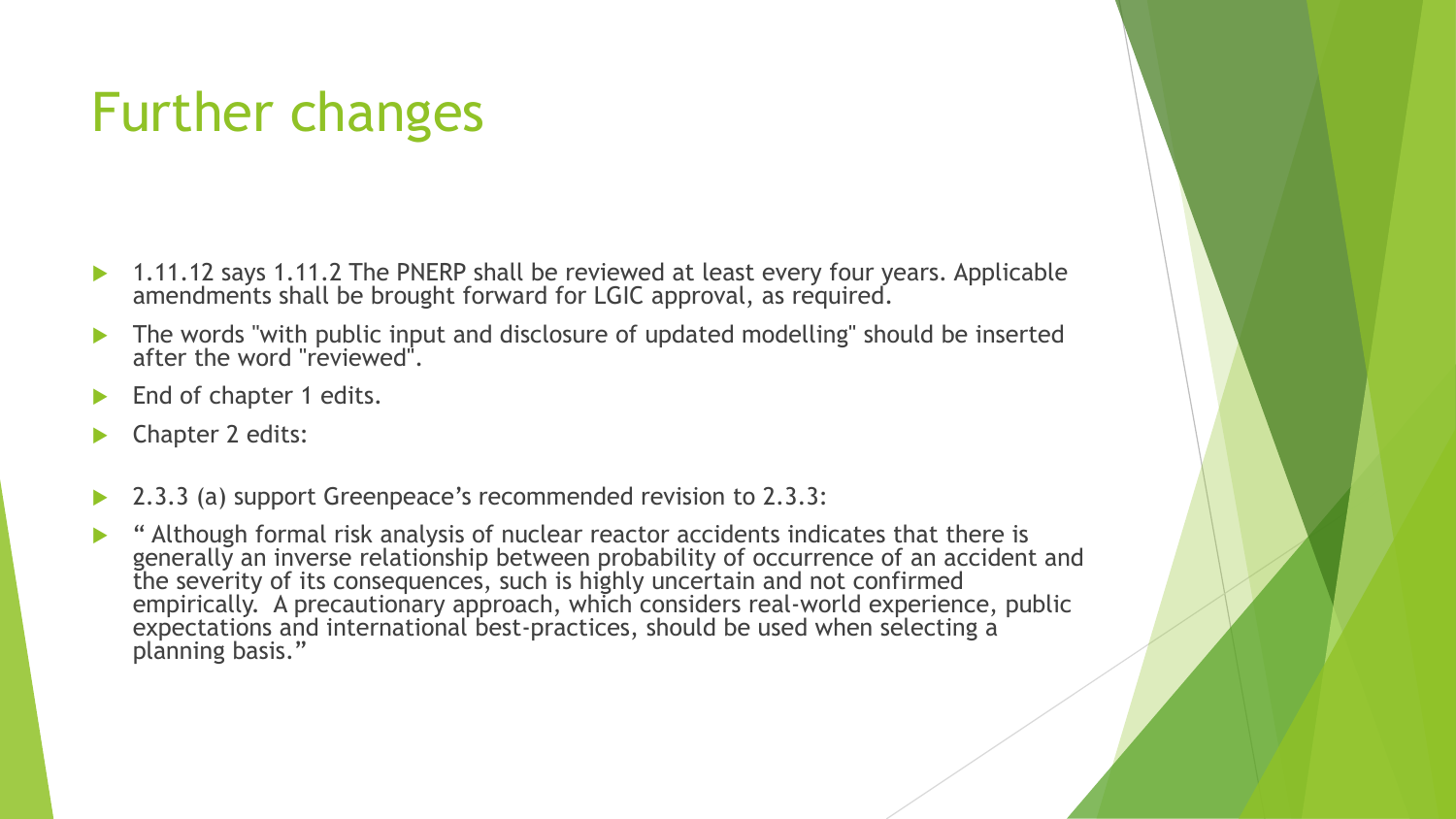### Further changes

 $\blacktriangleright$ 

 $\blacktriangleright$ 

 2.3.3 should also be amended to provide that an INES level 7 offsite accident shall form the basis of planning, rather than the "basic offsite effect".

Chapter 2 would then be amended accordingly.

 In the alternative, section 2.10 "modification of concepts" shall be defined in terms of planned modifications for severe offsite effects, with required modifications detailed in advance to ensure effective alerting evacuation, KI distribution, decontamination, ingestion control in wider planning zones.